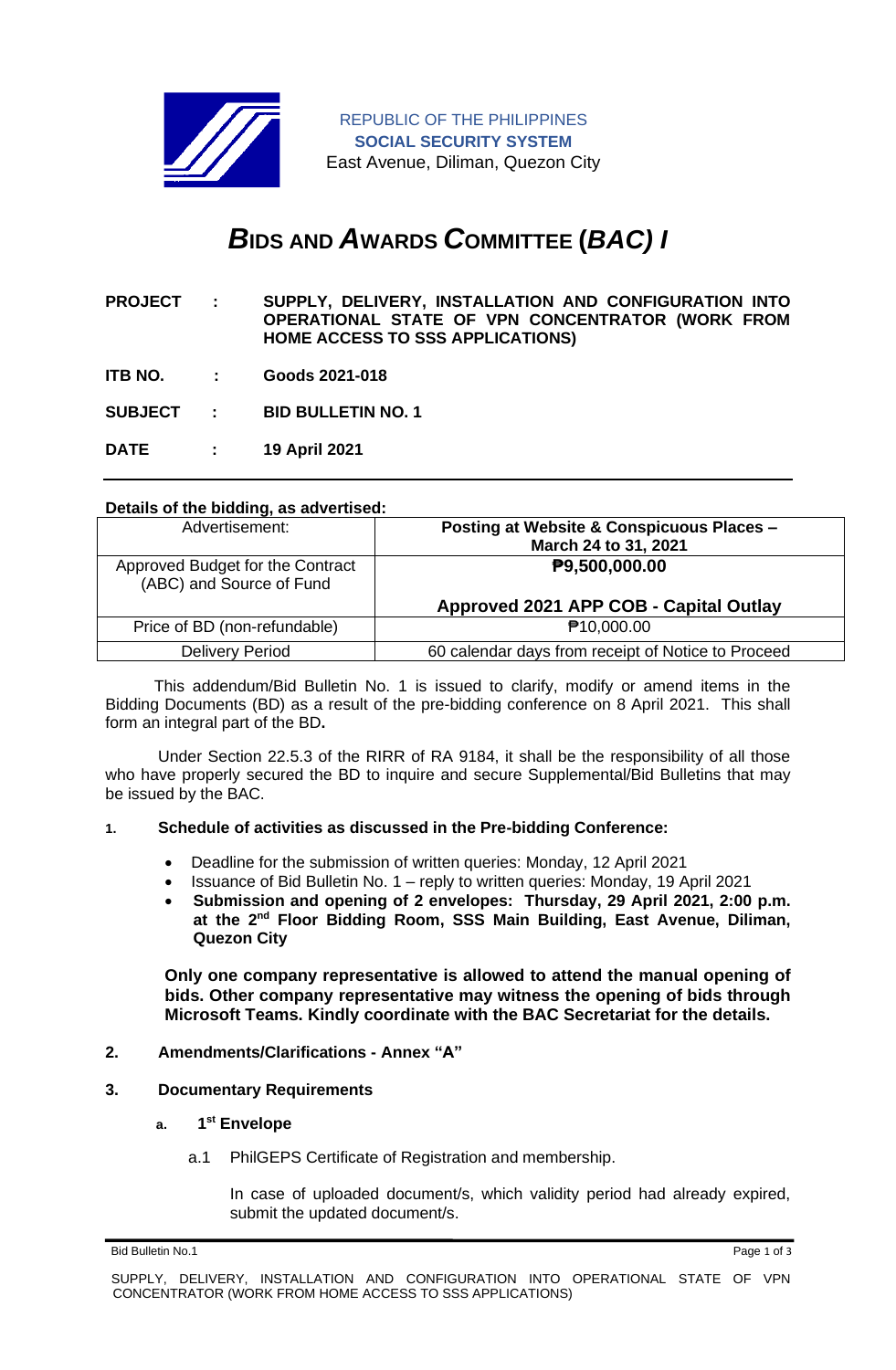- a.2 Statement of all its Ongoing Government and Private Contracts, including contracts awarded but not yet started, if any, whether similar or not similar in nature and complexity to the contract to be bid;
- a.3 Statement of Single Largest Completed Contract (SLCC) similar to the project to be bid, **with supporting documents**, equivalent to at least **50% of the ABC**, completed **within five (5) years** prior to the submission and opening of bids, adjusted by the bidder to current prices using PSA's consumer price index;

For this purpose, similar contracts shall refer to Supply, Delivery and Installation of Closed-Circuit Television (CCTV).

- a.4 NFCC Computation or committed Line of Credit (form supplied)
- a.5 JVA, in case of Joint Venture Class "B" Documents (Each partner of the joint venture shall submit the legal eligibility documents. The submission of technical and financial eligibility documents by any of the joint venture partners constitute compliance);
- a.6 Bid Security (2% of the ABC for Cash or Manager's/Cashier's Check payable to SSS or Bank Draft of the ABC, 5% of the ABC for Surety Bond **or** Bid Securing Declaration – form supplied) and **a copy of the Authority to Notarize from the Notary Public).**
- a.7 Technical Documents project requirements
	- Section VI Schedule of Requirements (page 55)
	- Section VII Statement of Compliance with the Technical Specifications (pages 56 to 63)
- a.8 Omnibus Sworn Statement **(REVISED form supplied) and a copy of the Authority to Notarize from the Notary Public.**

### **b. Checklist of the 2nd envelope:**

- b.1 Bid Form (form supplied) pages 65 to 66
- b.2 Bid Breakdown (form supplied) page 67

#### **c.Additional Requirements to be submitted by the bidder with the Lowest Calculated Bid**

- c.1 2020 Income Tax Return filed through Electronic Filing and Payment System (EFPS) corresponding to the submitted Audited Financial Statement;
- c.2 Quarterly VAT for the period July to December 2020 or latest available Quarterly VAT;
- c.3 Documents listed in the Platinum Membership and updates, if any;
	- ⚫ SEC/DTI Registration
	- ⚫ 2021 Mayor's Permit **or** 2020 Mayor's Permit and Proof of Application for Renewal
	- ⚫ Valid Tax Clearance
	- 2019 Audited Financial Statement filed through EFPS
- c.4 Demo unit of the proposed hardware and software as stated in Section V. Special Conditions of the Contract GCC Clause 16.1(A).
- **4.** Awarding shall be made to the bidder with the Lowest Calculated and Responsive Bid (LCRB).

Bid Bulletin No.1 Page 2 of 3